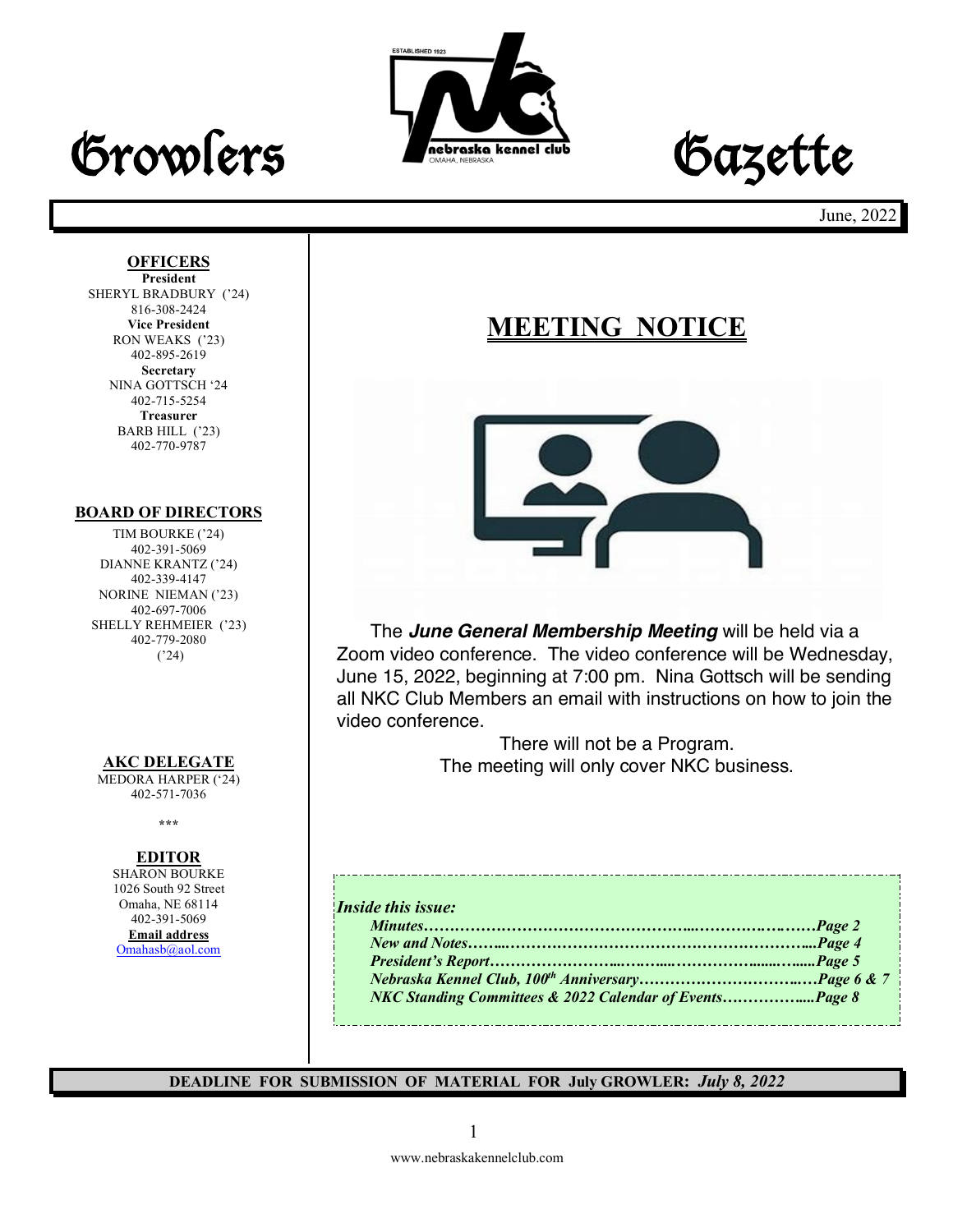### **SECRETARY'S REPORT**

### **MAY GENERAL MEETING**

via Zoom Wednesday, May 18, 2022 7:00 p.m.

### **Call to Order** - 7:07pm

*Attendees:* Sheryl Bradbury, Sharon Bourke, Tim Bourke, A. I. (Nina) Gottsch, Melody Falcone, Medora Harper, Barbara Hill, Dianne Krantz, Norine Nieman, Shelly Rehmeier, Jaclyn Spry, Sue Volkmer, Ron Weaks

**Motion #1:** Approve the 20 April 2022 General Meeting Minutes as printed in the Growler: (Tim Bourke/Sue Volkmer) - Motion passed.

### **Report of the President – Sheryl Bradbury**

A lot of work has gone into planning the 2022 NKC Platte Valley KC dog show in Lincoln this weekend. Nancy Draper has worked very hard to plan and support both clubs so please be sure to thank her when you see her. We will need as many people as we can get to help with set up on Friday as well on Saturday and Sunday. So, if you are at the show and you are idle I know we can find some things to help with. Find me, stop by the club table or find Nancy I am sure she will appreciate any help.

Looking ahead to starting the process to plan for our 100th Anniversary. Please be sure to watch for announcements in the Growler as well on the club Facebook page and website.

#### **Report of the Vice President – Ron Weaks**

Nothing to report.

#### **Report of the Treasurer - Barbara Hill**

 **Motion #2:** Approve the Treasurer's report to be filed for audit: (Tim Bourke/Shelly Rehmeier) - Motion passed.

### **Report of the Secretary – Nina Gottsch**

Nothing to report.

### **New Membership Applications:**

 **Motion #3 -** Approve Christine Brandt for membership (Norine Nieman/Sheryl Bradbury) - Motion passed. **Motion #4** - Approve Melody Falcone for membership (Barbara Hill/Sheryl Bradbury) - Motion passed. **Motion #5** - Approve Karen Tesarek for membership (Sheryl Bradbury/Nina Gottsch) - Motion passed.

### **New Membership Applications:**

First Reading

Sidney Riley – Sponsors: Sheryl Bradbury and Medora Harper

### **Unfinished Business**

1. NKC Constitution Update – Nothing to report.

- 2. NKC Fast Cat Tests, 22-24 April 2022 at Banner Park Wrap Up: The event was a success with a profit of \$1800. We had head winds, tail winds and for a while, even a side wind. Ron reported everyone seemed to enjoy the event in spite of the winds and he received no complaints.
- 3. NKC/PVC Show Cluster, 21-22 May 2022 at the Lancaster Event Center Everything is ready to go and we have eight vendors. Please check out their booths if you attend the show.
- 4. NKC Scent Work Trial, 15-17 July 2022 at Iowa Western Community College Norine Nieman reported that the judges are in order. Sue is working on the facility.
- 5. Detective Trial, 31 July at Dowell Farm Norine reported the premiums will be out at the end of May.
- 6. NKC Fast Cat Tests, 16-18 September at Banner Park Things are moving forward.
- 7. NKC Tracking, 13 November at Chalco Hills Shelly reported the event is up on the AKC Website
- 8. NKC Scent Work Trial, 9-11 December at Werner Park Sue working on the two judge's contracts.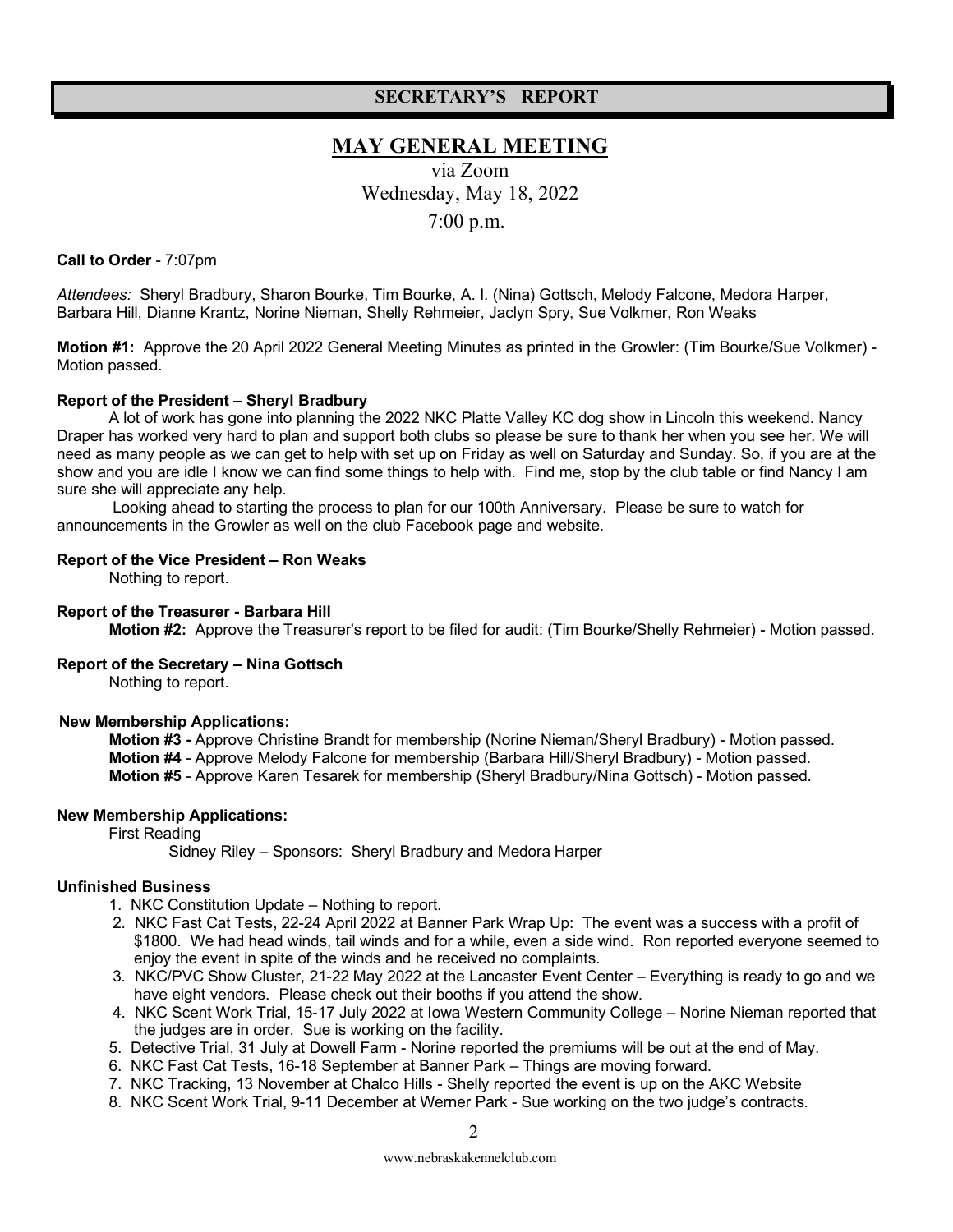- 9. 2023 NKC 100th Year Anniversary Ron stated he will be setting up a meeting.
- 10. 2023 NKC AKC NTI Event Shelly met with her team and are working on the hotel and park. Things are in the planning stages.

#### **New Business**

- 1. The Growler deadline is 3 June.
- 2. Ribbon Decorations Classes Sharon Dowell has offered to conduct three dog show ribbon decoration classes on three Tuesday evenings.
- 3. Club Picnic Sheryl will talk to Christy about June  $18<sup>th</sup>$ .
- 4. Ron requested that the conformation classes mentioned in the Growler be removed. Ron also mentioned that we update the committee list in the Growler. Sheryl will send Sharon some edits to the committee list.

**Motion #3:** Adjournment 8:00pm: (Ron Weaks/Tim Bourke) - Motion passed.

Respectfully, A. I. (Nina) Gottsch

\*\*\*\*\*\*\*

### **JUNE BOARD MEETING**

via Zoom Wednesday, June 1, 2022 7:00 p.m.

**Call to Order** – 7:30pm

*Attendees:* Sheryl Bradbury, A.I. (Nina) Gottsch, Barb Hill, Dianne Krantz, Norine Nieman, Shelly Rehmeier, Ron Weaks.

**Motion #1** (Barb/Norine) – Approve the minutes of the 4 May 2022 as printed in the Growler. Motion passed.

### **Report of the President – Sheryl Bradbury**

No report.

### **Report of the Vice President - Ron Weaks**

No report.

### **Report of the Treasurer – Barb Hill**

The Treasurer's report was sent to all the Board members. The tax returns have been completed and filed by CPA. Ron stated that we do not need a motion to file the report for audit.

### **Report of the Secretary – Nina Gottsch**

Nothing to report.

### **New Membership Applications:**

Sidney Riley, Omaha, NE

Sponsors: Sheryl Bradbury and Medora Harper

### **Unfinished Business**

- 1. NKC Constitution Update No report.
- 2. NKC/PVC Show Cluster, 21-22 May 2022 at the Lancaster Event Center Wrap Up Many good comments were received and having the extra rings made everything easier. It was determined that having outside ring stewards would be very beneficial.
- 3. NKC Scent Work Trial, 15-17 July 2022 at Iowa Western Community College Norine announced that entries are now open. Sharee Newman will be the chief ring steward.
- 4. Detective Trial, 31 July 2022 at Dowell Farm The premium is up on the website. Dogs must have a Master title to be able to participate in the Detective Trial.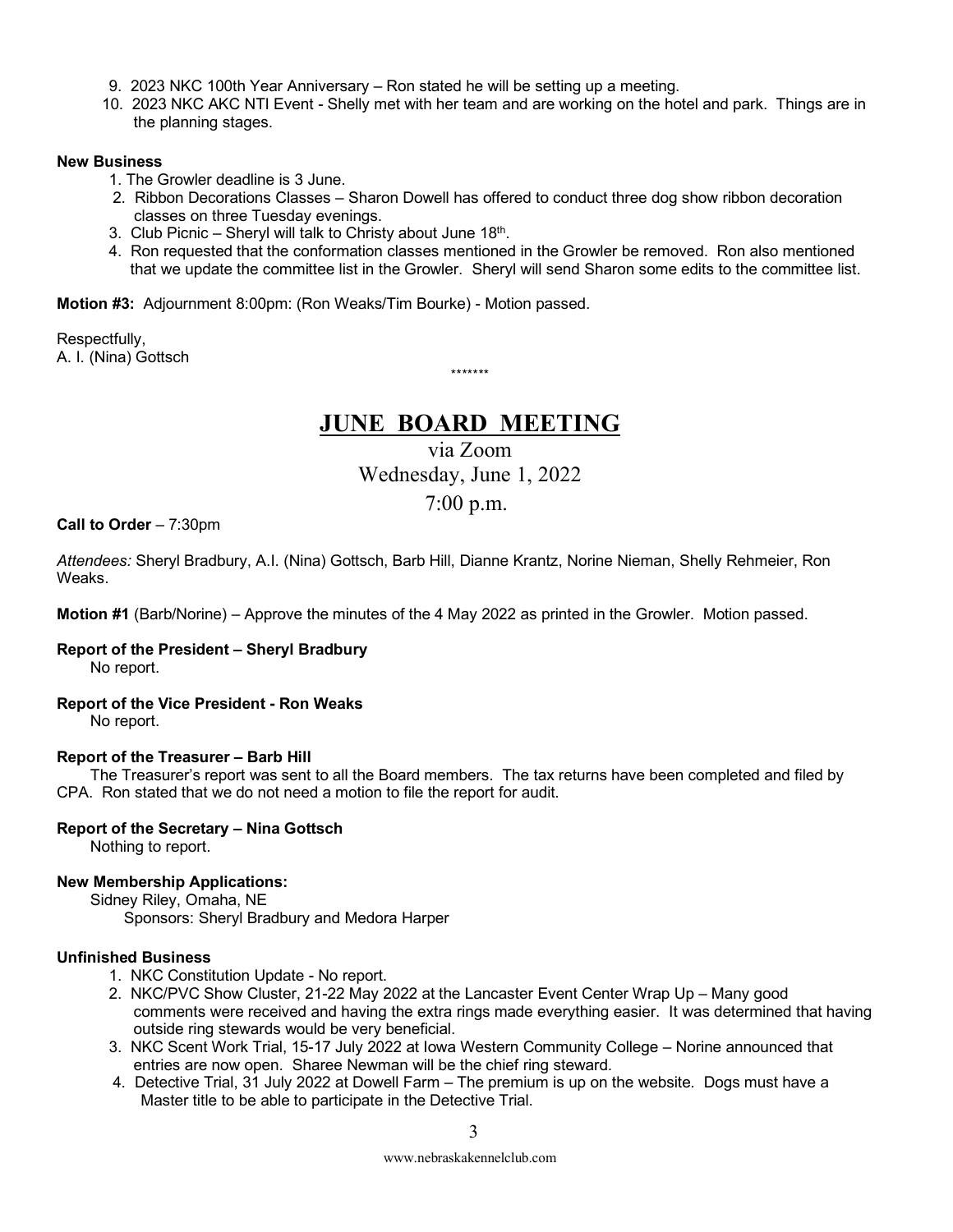- 5. NKC Fast CAT Events, 16-18 September at Banner Park No report, everything is in place.
- 6. NKC Tracking, 13 November at Chalco Hills Nothing new to report.
- 7. NKC Scent Work Trial, 9-11 December at Werner Park Nothing new to report.
- 8. 2023 NKC 100th Year Anniversary Committees are being fleshed out and arrangements are being considered for a dog food corporate sponsor.
- 9. Ribbon Decoration Classes Five people attended the first class. There are two more classes scheduled.
- 10. Plaque Committee Shelly asked to have this placed in Unfinished Business.

### **New Business**

- 1. Growler deadline is June 4.
- 2. Website Maintenance The Board will be considering hiring someone to maintain and update the NKC website.
- 3. 2022 Club Picnic Joe Bradley has offered his home for the club picnic. Sheryl will follow up with Joe regarding the date.
- 4. In-Person Meetings Ron will contact the Humane Society regarding their auditorium for in-person general meetings.

General Information:

Sheryl will store the defibrillator and will make sure it gets to the required events.

Nina will restock the first aid kit.

Sheryl has some poop buckets with bags and will take them to the storage facility.

**Motion** #2 (Ron/Norine) **-** Adjournment at 8:39pm. Motion passed.

Respectfully,

A. I. (Nina) Gottsch

### **NEWS & NOTES**

### **CANCELLATION NOTICES**

Any cancellations or changes to the schedule of NKC events will be posted on the NKC website, placed in the *Growlers Gazette* and also posted on the NKC Facebook page.

To receive Facebook notifications, please "Like" our page! https://www.facebook.com/NebraskaKennelClub



*TO NEW NKC MEMBERS* é**Christine Brandt**é é**Melody Falcone**é é**Karen Tesarek**é

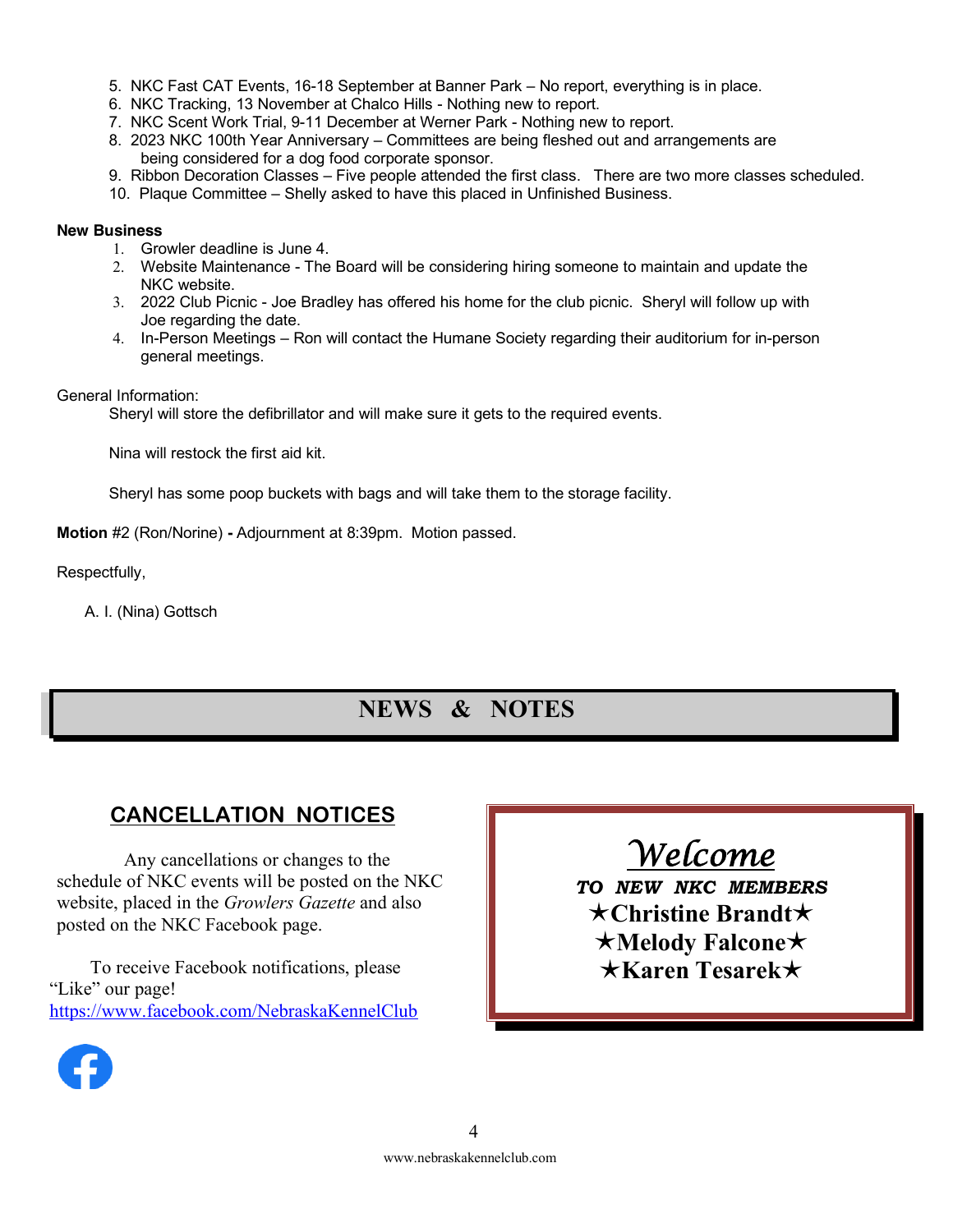### GROWLER ADVERTISING RATES

**NKC members:** *\$10.00 per 1/8th of a page, \$75.00 for a full page* 

**Non-members:** *\$15.00 per 1/8th of a page \$112.50 for a full page*

Copy cannot change between issues of the Growler*. All ads are subject to NKC Board approval. NKC Members: No charge to advertise the sale of used dog equipment.* Copy cannot change between issues of the Growler*. All ads are subject to NKC Board approval. NKC Members: No charge to advertise the sale of*

*used dog equipment*

### **CONTACT THE GROWLER EDITOR**

- If you have something to contribute for the betterment of the dog fancy that you would like published in the **Growler, please contact the Growler Editor.**
- If you have a show win that you would like to brag about, information regarding an upcoming dog event, or poem, etc. to share with others, **please contact the Growler Editor**.
- If you are the Chair of an NKC committee and would like to inform the membership of the committee's activities, **please contact the Growler Editor.**
- If you have a photo of your dog to put in the **Growler**, **please contact the Growler Editor.**
- If you have something for the **Growler**, please contact the **Growler Editor**: **Sharon Bourke,**
- ¨ **402-391-5069, or e-mail:** omahasb@aol.com

### **PRESIDENT'S REPORT**

hank you to all of the members of the Nebraska Kennel Club and Platte Valley Kennel Club that supported our May All Breed Dog Show, May 21 & 22, 2022, at the Lancaster Event Center by entering, volunteering and visiting. We had a wonderful show, happy judges and exhibitors and watched some of the top winning dogs in the country compete. T

A special thanks to Nancy Draper who gave of her time and talent to manage this show. Nancy did a wonderful job and we are very thankful of her generosity as the show chair!

*---Submitted by Sheryl Bradbury*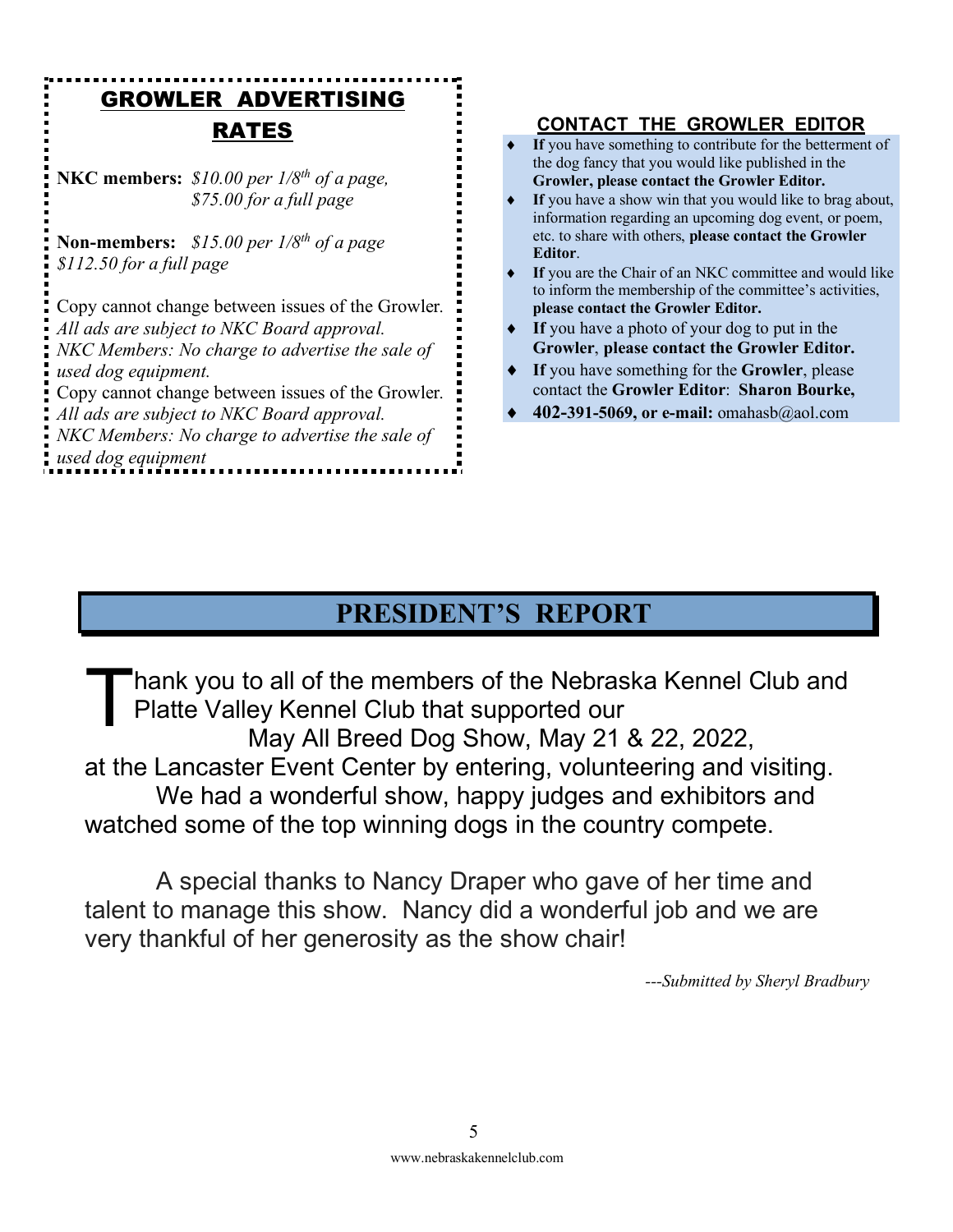## **Nebraska Kennel Club 100th Anniversary**

The Nebraska Kennel Club will be celebrating 100 years of Purebred dogs in 2023. We have events in 2023 that we will mention our anniversary but the big celebration is the All Breed Dog Show in May 2023. The NKC Celebrates 100 years of Purebred dogs and plans for the next 100 years of the Sport of dogs. 2023 is right around the corner and will be here before we know it.

We are busy compiling a list of committees and we need your help to plan for our 100th year!

### **100 Year Committees - all are tentative**

Event Planning Public Relations Promotional Items Logo Banquet/Dinner Conformation Show Sponsorship Events - Tracking, Scentwork, FastCat, Obedience, Rally, as well as other supporting events to celebrate the next 100 years of Dogs Publicity/Social Media Advertising/Graphic Design Memory Presentation Calling committee

**2023 May All Breed Show Committees - All Committees are Tentative**

Grooming- reserved and free Vendors Catalog Advertising Raffle Health Clinic OPEN SHOW Agility and other events Specialties Liaison Obedience/Rally Grounds/RV Event Planner Advertising/Social Media Marketing Judges Hospitality Superintendent Announcer

Trophy

Contact Sheryl Bradbury at Sherylbradbury@windstream.net, or

816-308-2424, if there is a special committee that you would like to be a part of.

*---Submitted by Sheryl Bradbury*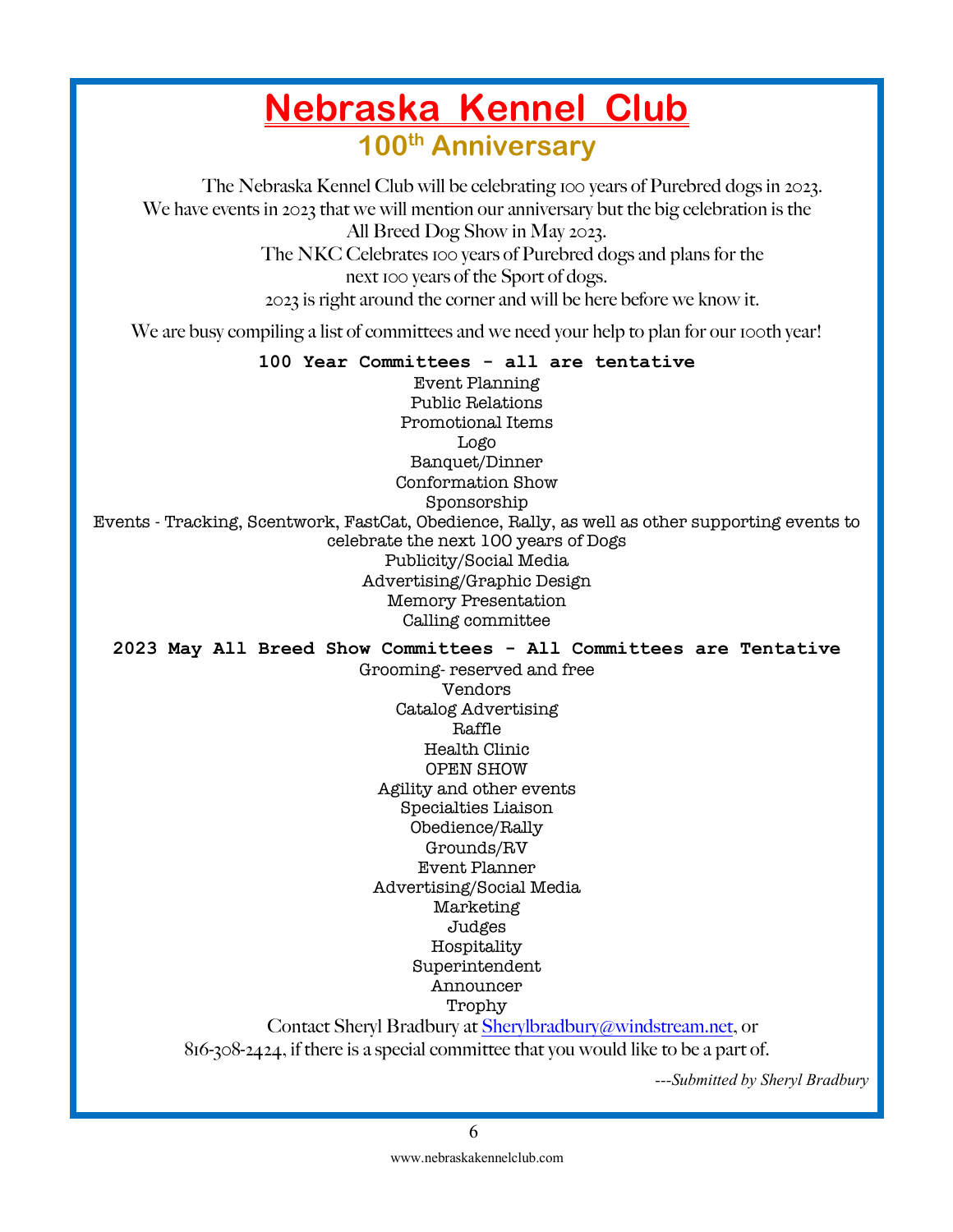

All Breed Shows....Open Shows...Breed & Group Specialties Junior Showmanship...NOHS...4-6 Month Beginner Puppy (BPUP)

> More information to come so stay tuned! his is one you won't want to miss!!

On the web at nebraskakennelclub.com

or facebook **i NebraskaKennelClub** 

CELEBRATING THE LAST 100 YEARS AND LOOKING FORWARD TO THE NEXT 100 YEARS.